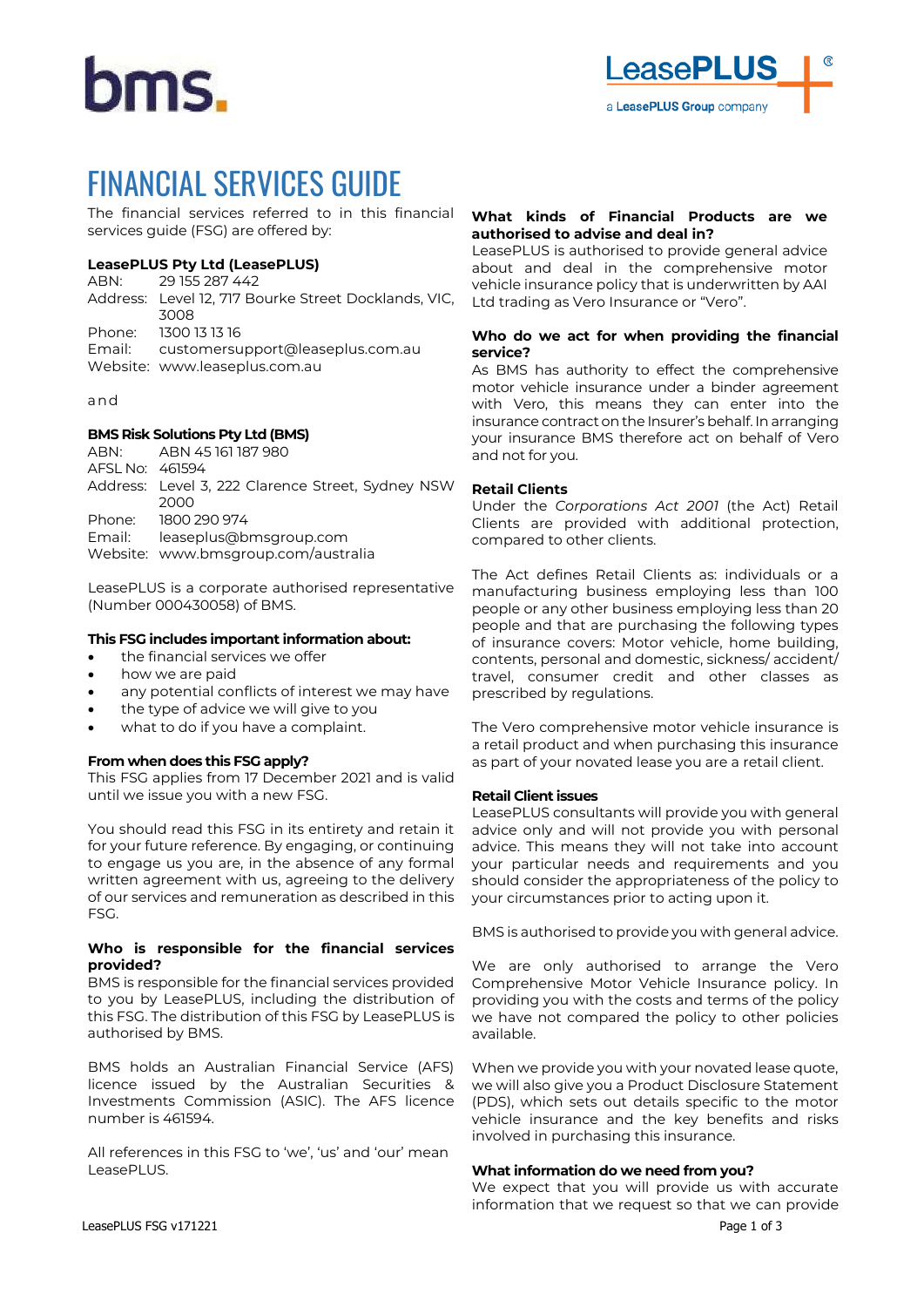you with your quote and arrange your insurance. We will rely on the accuracy and completeness of the information that you provide to us and do not independently verify the information before sending it to the insurer.

#### **Cooling off period**

The Vero Comprehensive Motor Vehicle Insurance Policy wording and PDS includes details of the cooling off period. You may cancel the policy in accordance with that policy wording and PDS.

#### **Relationships or associations which might influence us in providing you with a financial service**

BMS and LeasePLUS are not controlled by any financial institution(s) such as a fund manager, bank, insurance company or trade/credit union. None of these institutions has a vested interest in our business and are not therefore in a position to influence us in the provision of advice.

#### **Privacy**

BMS and LeasePLUS are committed to protecting your privacy. We use personal information you provide to advise about and assist with your insurance needs. We provide your personal information to insurance companies and agents that provide insurance quotes and offer insurance terms to you or the companies that deal with your insurance claim (such as loss assessors and claims administrators). BMS may disclose your personal information to an overseas insurer (like Lloyd's of London) if we are seeking insurance terms from an overseas insurer, or to reinsurers who are located overseas. BMS will try to tell you where those companies are located at the time of advising you. BMS also provides your personal information to the providers of our policy administration and broking systems that help us to provide our products and services to you. We do not trade, rent or sell your personal information. If you don't provide us with all information that we may require, we can't properly advise you, seek insurance terms for you, or assist with claims and you could breach your duty of disclosure.

For more information about how to access the personal information that BMS hold about you and how to have the information corrected and how to complain if you think we have breached the privacy laws, ask us for a copy of our Privacy Policy or visit our website at [http://www.bmsgroup.com/data](http://www.bmsgroup.com/data-privacy)[privacy.](http://www.bmsgroup.com/data-privacy)

#### **How can you give us instructions about Financial Products?**

You may tell us how you would like to give us instructions. For example, by telephone, email or other means.

If you have supplied your email address to us, we will send insurance documents including this FSG and any PDS (if required) to that email address either as attachments or links to documents/websites, unless you tell us you would like to receive those documents in a different form.

#### **How will you pay for the service?**

For the comprehensive motor vehicle insurance Vero will charge you a premium which includes any relevant taxes, charges or levies as well as any other amounts charged. The premium will be shown on your Novated Lease Quote.

The Corporations Act requires us to fully disclose all fees and charges, so if you are in doubt please ask us to explain.

You will make payment of the premium as shown on your Novated Lease Quote, as part of your monthly novated lease payment.

If you do not wish to include comprehensive motor vehicle insurance from Vero as part of your novated lease package please let us know. We will send you a revised quotation reflecting your self-selected insurance provider and premium, and you will not be charged any premium relating to a policy from Vero.

Your payment of the first monthly instalment which includes the insurance premium is treated as acceptance of all of the terms and conditions of the comprehensive motor vehicle insurance policy.

If you do not pay the monthly novated lease payment/s which includes the insurance premium the Insurer may cancel the contract, and you would not be insured. Where you have paid a premium, as well as any other amounts charged for arranging your insurance policy, those amounts are held (less any commission) on trust for you until BMS pass it on to the insurer. BMS will retain any interest earned on the premium during that period.

If your insurance contract is cancelled or varied before the expiry of the period of insurance, you will be paid any refunded pro-rata premium received from the insurer. BMS and LeasePLUS will retain all of their commission in full in the event of any early cancellation or variation of your insurance contract or adjustment of premium. We may charge an additional fee for processing your request to cancel or vary your insurance contract and you agree that this fee may be offset against any premium pro-rata refund you are entitled to.

#### **What remuneration, commission, fees or other benefits do we receive in relation to providing you with financial services?**

We are remunerated through a percentage of the premium – a 'commission' – which BMS receives from the insurer. The commission BMS receives is 17.5% of the premium and BMS passes 11.5% of this to us. This does not influence the amount that you pay.

Full commission and fee information (including dollar amounts) will be provided on request.

All fees payable for arranging the comprehensive motor vehicle insurance will be included as part of your novated lease quote.

#### **What information do we maintain on file and can you examine your file?**

We need to hold all information you give us for a period of 7 years. You can view information held by us by making a written request.